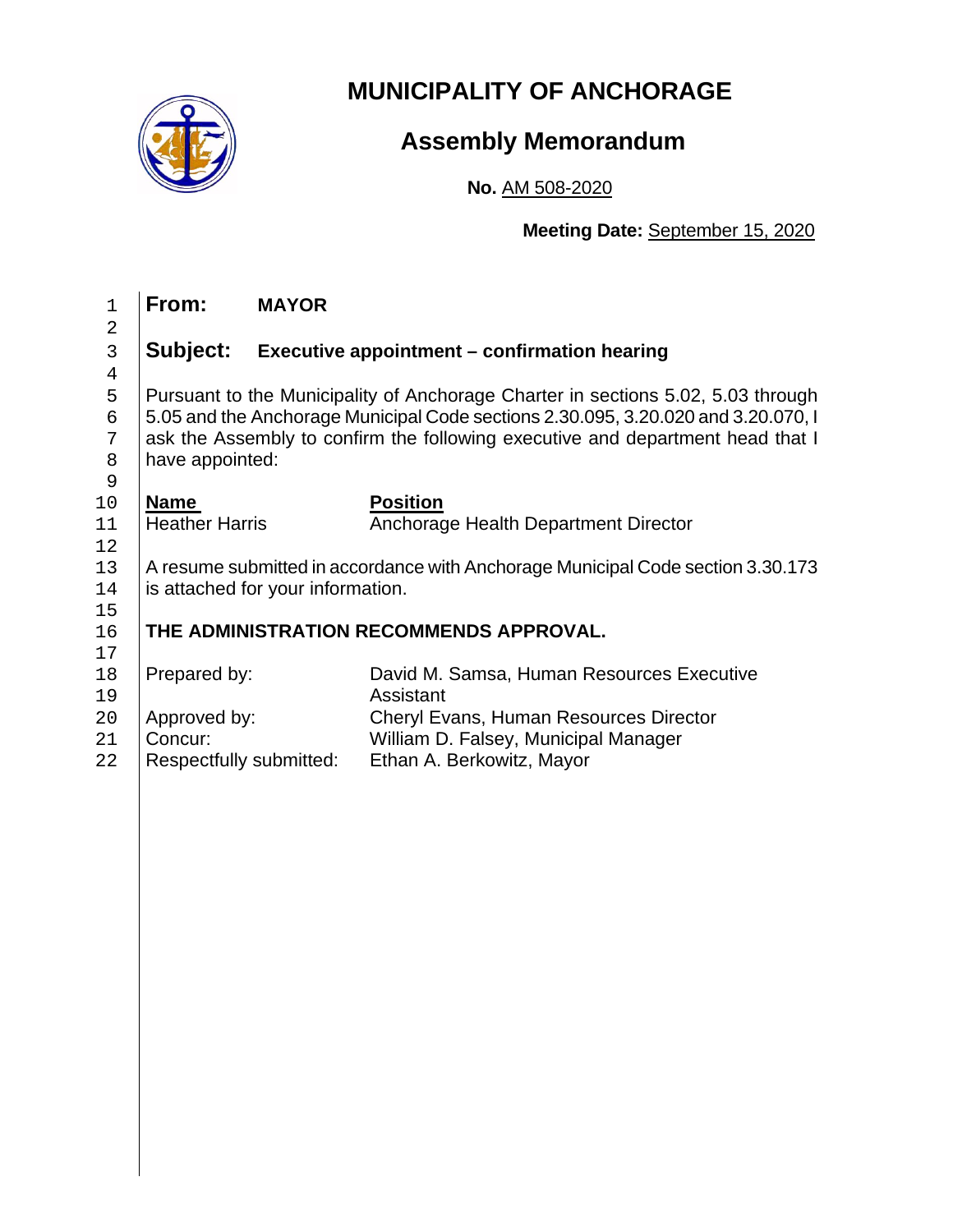

Ethan Berkowitz, Mayor

**July 22, 2020** 

**Heather C Harris** 

**Dear Ms. Harris,** 

**I am pleased you have accepted the executive position of Anchorage Health**  Department Director (position 30001556) with AHD. Your executive appointment **begins August 24, 2020.** 

**Your salary will be based on an annual salary of \$130,000.00 (\$62.50 per hour) and is paid on a bi-weekly basis. This is a salaried position and as such is exempt from the minimum wage and overtime provisions of the Federal Fair Labor Standard Act. You will serve in an appointed capacity at the pleasure of the Mayor.** 

**On an annual basis you will receive eighty (80) hours of non-cashable leave In accordance with Anchorage Municipal Code (3.30.17 4.J).** 

**In accordance with the Anchorage Municipal Code (3.30.173), executive employees shall submit a resume prior to hire or appointment. Under Municipal policy, your resume will become a public record and be included within your personnel file. In addition, your appointment is subject to confirmation by the Municipal Assembly.** 

**The Municipal Executive Team and I look forward to working with you.** 

**Sincerely,** 

Ethan Berkowitz

**Ethan Berkowitz** 

**cc: Personnel File Central Payroll**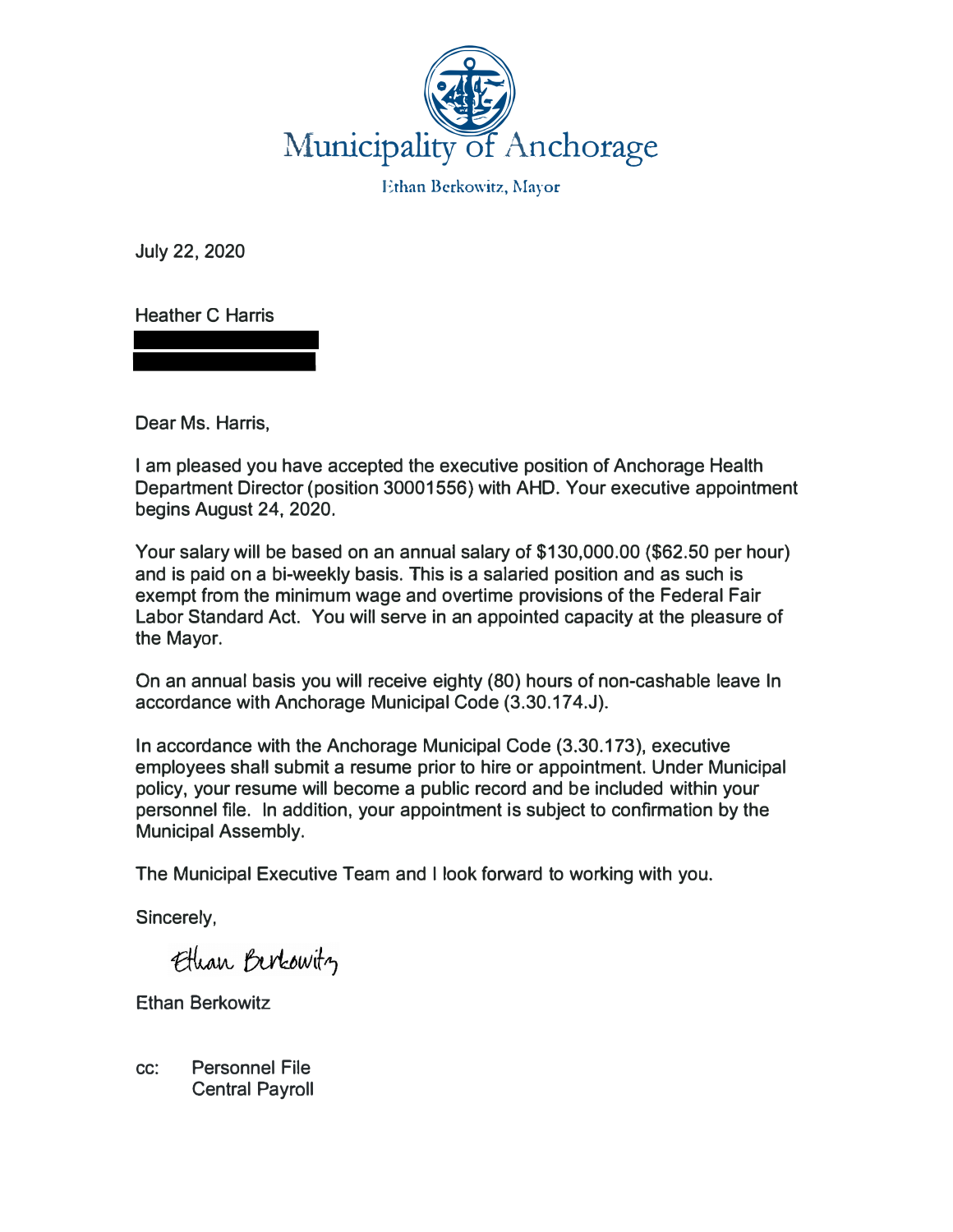## **Heather Corrine Harris**



#### **SUMMARY**

Professional committed to providing a meaningful contribution that impacts the health and wellbeing of those most vulnerable in our community. Education and experiences to implement best practices and innovative techniques.

#### **RELEVANT SKILLS**

#### **Executive Leadership**

Know, support, sustain, and advance organizational values, programs, and objectives to ensure effective implementation of the mission of the organization. Strive to identify and address the most pressing needs, and emerging trends of the organization and their impact. Establish and maintain relationships with all partners, funding organizations, national partners, and key stakeholders.

#### **Operations**

Oversee daily operations, finance, budget development, resource development, and human resources. Ensure timeliness, accuracy, and usefulness of financial and management reporting for federal and state funders, foundations, and board of directors. Define, implement, facilitate, and evaluate the success of programs working with multicultural groups.

#### **Board Development**

Partner with the board of directors. Engage the board around issues, trends, and changes. Provide board and committees with regular communication and staff support. Support board to advance strategic process and implementation.

#### **Financial Management**

Oversee the budgeting process from development to evaluation. Prepare and communicate financial statements. Provide financial analysis and projections, cost identification and allocation, and revenue/expense analysis. Ensure fiscal control and accountability.

#### **Capacity Building and Coaching**

Provide training and facilitation for nonprofit organizations, tribes throughout the state of Alaska using best practice models, philosophy, and process. Facilitate strategic planning, mergers and creative collaborations, scenario planning, and overall governance support.

#### **Coaching/Mentoring**

Provide direct coaching and an environment of support to nonprofit professionals. Provide a connection to best practices and services. Serve as a connector and catalyst for opportunities for leadership development.